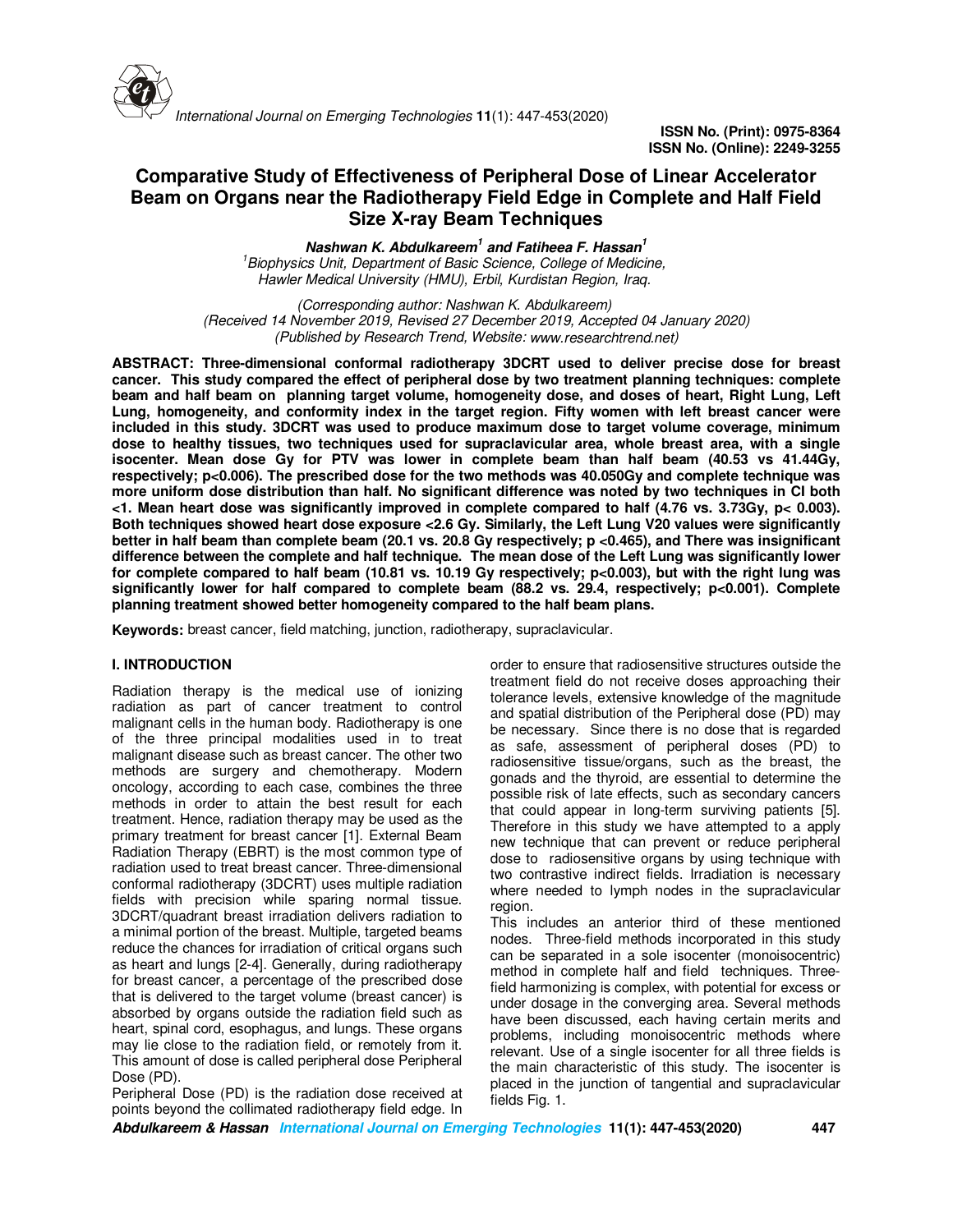

**Fig. 1.** Full-field technique for irradiation of tangential breast fields and supraclavicular field [5].

The upper half of the tangential fields and the lower half of the anterior field are half-blocked, using blocks or MLCs [7]. Difficulties with field junction dosimetric problems solvable via virtual simulation. Sometimes, treatment of breast lymph nodes by multiple adjacent fields may cause cold and hot areas within at filed junctions (Fig. 2).



**Fig. 2.** Half-field technique for irradiation of tangential breast fields and supraclavicular field [5].

In order to solve this issue asymmetric jaws which produce a half beam for the supraclavicular field are used. This utilises couch rotations which align the tangents' superior border to the inferior border of the supraclavicular field. Unfortunately, this increases patient set up problems for technologists. For treating each volume the treatment couch needs to be modulated for it to move smoothly between beams [5]. A novel and precise isocenter can be established between the breast tangents and supraclavicular fields [6]. In order to omit the possibility of junction divergence the internal mammary and supraclavicular fields need to be established as half beans by using asymmetric jaws. Correct positioning of dose points in each volume act as prescription sites and normalization.

Tangential field Techniques with Half Beam (Full Beam symmetric field for breast case as in Fig. 3(a), and half beam (by block other half) treatment setup as in Fig. 3(b) [7].



**Fig. 3.** (a) Full Beam Technique for breast patents (b) Half Beam Technique [7].

### **II. PATIENTS AND METHODS**

#### *A. Study design*

In this comparative study, 50 patients with early stage left-sided breast cancer were treated with radiation therapy using 3DCRT. This study was performed on an Elekta Synergy linac, 2013, from the United Kingdom. The Elekta Synergy linac consists of 3 photon energies (6, 10 and 18 MV) and 8 electron energies (4, 6, 8, 10, 12, 15, 18 and 22 MeV). The accelerator machine is equipped with Multi-Leaf Collimator (MLC) at the Zhianawa Cancer Center (ZCC) KR, from October 2016 to June 2019.

#### *B. Computed Tomography Scan (CT scan)*

Optima CT 580 RT (general electric Healthcare -USA) 80cm big bore CT-Scanner used for radiotherapy with flat RT couch. Optima 580 is a 16 slice scanner (it takes 16 slices in one gantry rotation), By a computed tomography (CT) scan can look inside the body (Fig. 4) [8].



**Fig. 4.** GE Optima 580 CT scanner [8].

#### *C. XiO planning system*

The used radiotherapy planning system software(Xio) designed by CMS-Elekta for contouring, 3D-CRT planning. It is able to evaluate 3D dose distribution and correction for in homogeneity. All (pencil beam, convolution, and super position) algorithms can be used with Xio (Elekta Product. version 5.00.01).

The used Xio planning systems version was 5.00.02, which needs a network of three main high performance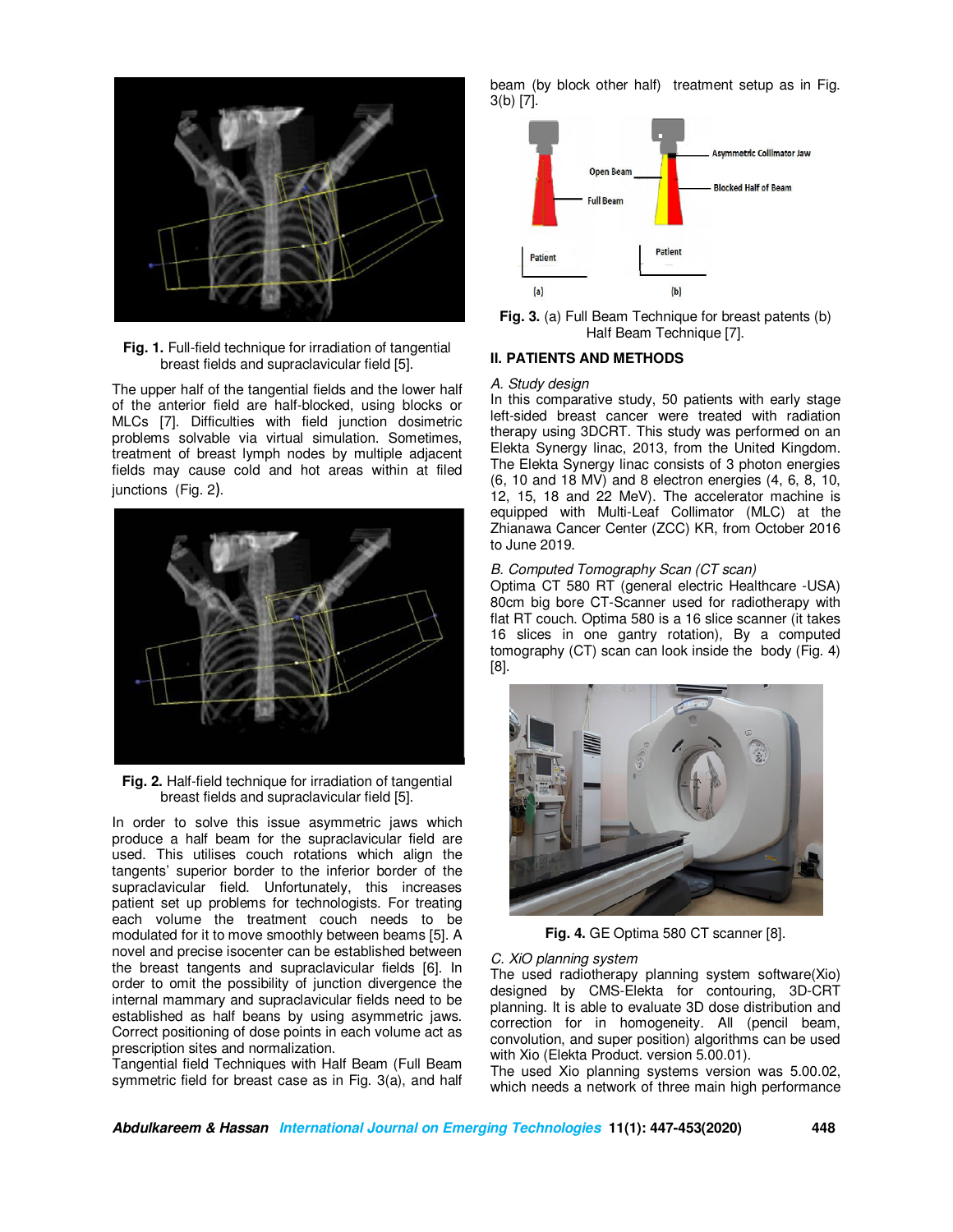computers (Quad-core Intel xeon 2.93 GHz processor, 24GB DDR3 RAM, 4TB Storage) [9].

#### *D. MOSAIQ Software*

MOSAIQ by Elekta is an ONC-ATCB (The Office of the National Coordinator for Health Information Technology -Authorized Testing and Certification Body) certified electronic medical record and verification (EMRV) and practice management system, were used by oncology specialists. Modules include medical billing, delivery, treatment planning and patient information management system practice management. A benefit of MOSAIQ is consent and upgrade of work spaces. MOSAIQ is a versatile program which can create reports, templates, integrating diverse data, electronic charts and images [10].

### *E. Linear accelerator (Linac) of Elekta apparatus*

A device known as a Linear accelerator (LINAC) is a standard external beam radiation treatment method for cancer patients [1]. LINAC can be used for all anatomical structures, where it can deliver a high energy beam to a tumor. Its mechanism of action is by accelerating electrons in a linear line. In order to achieve this, a radio frequency (RF) is deployed using 10 cm wavelengths [1]. A designed vacuum like structure called a magnetron or an RF oscillator also known as a klystron, generates radio waves. The magnetron produces a powerful magnetic field. Measurements for this study were performed by the Elekta synergy Linear accelerator. This accelerator can generate three photon energies (6, 10 and 18 MV) and eight electron energies (4, 6, 8, 10, 12, 15, 18 and 22 Mev). Fig. 5 [11].



**Fig. 5.** Linear accelerator [11].

### *F. Method*

The present study was conducted following the approval by the Ethical Committee of Hawler Medical University (KR, meeting code: 6, paper code: 8, date: 23/04/2016) Computed tomography scan (CT scan) utilizes a combination of several X-ray measurements obtained from different angles which have been processed by computer to generate virtual "slices" of a specified object, thus, let the user to observe interior parts of the object, without the need for cutting. All patients underwent for simulation by computed tomography (CT) in the same treatment position. Using a computer to process a combination of X-rays, CT can produce pictures of human interior organs. It provides pictures with more detail compared to a regular X-ray. The obtained data from CT can be manipulated to show various structures inside body based on their capability in attracting the X-ray beams. Modern scanners have

the ability to represent these data in various planes, or even produce volumetric three dimensional (3D) pictures of structures [8]. The planning target volume will provide the initial gross tumor volume (GTV) as well as provide a margin around the CTV to compensate for the variability of treatment setup. The GTV was specified as the gross volume of the tumor, while the CTV was defined to include both GTV and possible microscopic spreads along the routes.

Also, planning target volume (PTV) was decided as CTV with a undeviating border, so that include both the organ motions and set-up errors. Parotids and spinal cord were landmarked on all CT images as organs-at-risk (OAR's).

The treatment plan for each patient was established by the use of a XIO planning system superposition algorithm, and 6, 10, 18 MV photon beams provided by an ELEKTA Synergy linear accelerator, equipped with a multi-leaf collimators (MLC), having 80-leaf with 1 cm width projected at the isocenter. A dose of 40.05 Gy, 2.025 Gy per fraction, 5 fractions per week during four weeks (duration of treatment) to a reference point in PTV was prescribed, which satisfies most recommendations of International Commission of Radiation Units (ICRU). A region which was clinically relevant to PTV and had a low dose gradient was selected as the reference point. In order to control dose homogeneity, some additional dose points in PTV were considered [12].

### *G. Simulation*

Computed Tomography (CT) simulation was used for all patients. CT incorporated a scanner capable of producing 16 arrays (Light Speed Xtra; general electric GE Healthcare, Waukesha, WI, USA). During CT patients were placed in a supine position. During the CT process tattoos and markers were measured for patients. A scan was conducted during respiration from the mid-abdomen to the clavicle using 2.5-mm slices [13]. The clinical target volume was established via delineating the ipsilateral whole breast. A 5-mm margin was constructed by adding the Planning Target Volume (PTV) and by editing of the 5-mm breast skin surface buildup region. Oppositional tangential fields were established without wedges, and optimized gantry angles were set up.

Two cm margin leaf were added to one side of the skin, and 3 mm to the other side. For each patient a reference point is defined for radiation beams. The reference point is located at the level between pectoralis major muscle and the breast nipple.

The target volumes were delineated according to the recommendation of ICRU, report No. 50. GTV was contoured according to the information from CT-Scanner, MRI, pathology, and oncology reports. PTV was delineated after CTV. Healthy tissues and nearby organs were contoured (spinal cord, Left lung(Lt lung), Right lung (Rt lung), heart, and esophagus) as OARs. CTV included tumor volume, as well as Lt lung, Rt lung, heart, and spinal cord tissues as OARs (Fig 4). The lungs were automatically delineated on CT scans [14]. The dose was prescribed for all PTVs according to the type, size, and location of the tumor for each patient. Dose prescription and delineation processes were conducted by radiation oncologists at ZCC. Dose

**Abdulkareem & Hassan International Journal on Emerging Technologies 11(1): 447-453(2020) 449**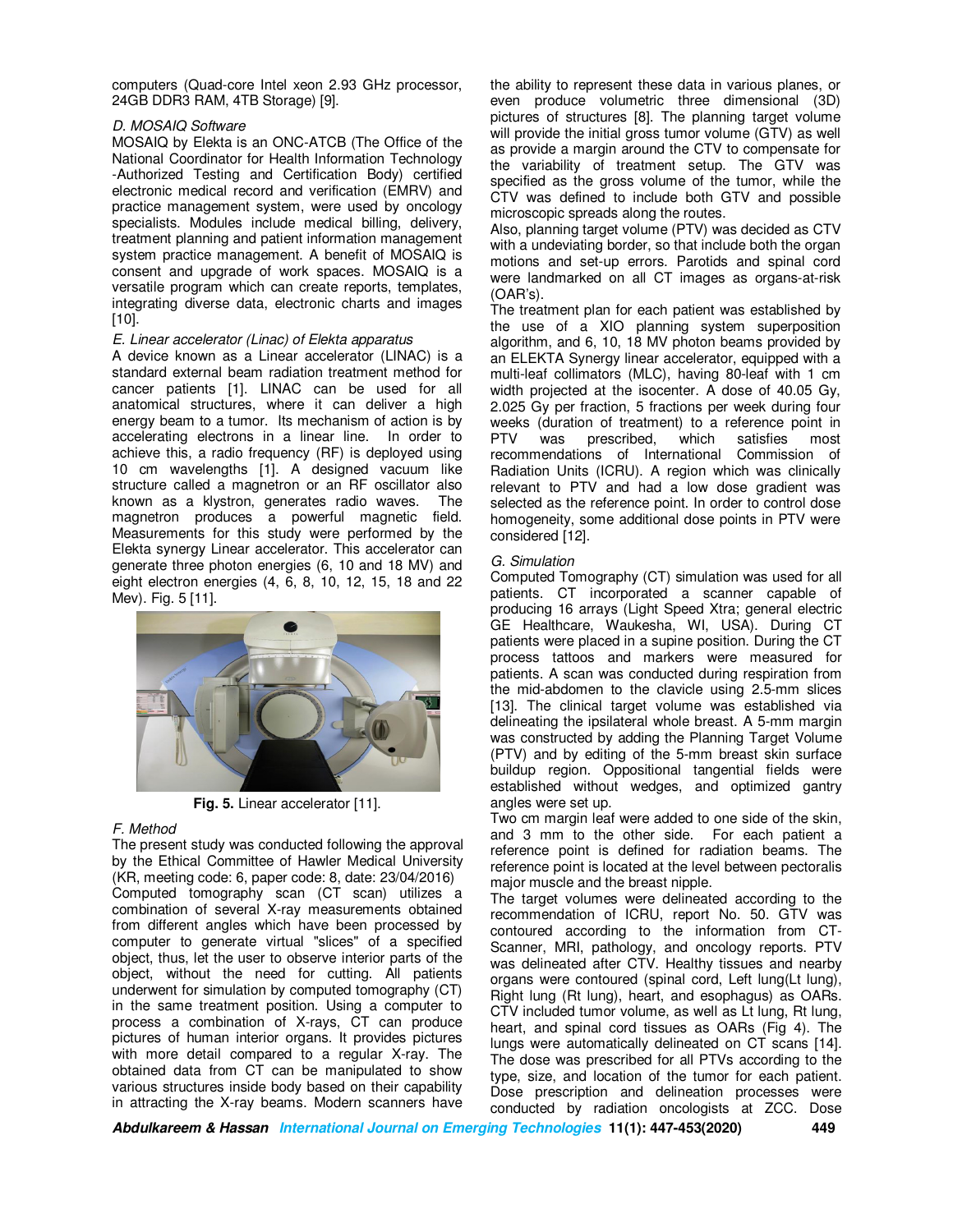limitation for the OARs is defined as: D30% was for the Lt lung and Rt lung (equivalent V20%); it is defined as the dose received by 30% of Lt lung and must be <20Gy to avoid pneumonitis. The prescribed dose by the oncologist was 40.050Gy/(2.670Gy/fraction), and the number of fractions was 15. These fractions are based on guidelines from the International Commission of Radiation Units and Measurement (ICRU), report 50 and 62 [14].

### *H. Comparison of Plans*

In this study 3D-CRT have attempted to a apply two techniques that can prevent or reduce peripheral dose to radiosensitive organs by using two techniques :

– First, complete beam, Full-field technique (consisted of 2 opposing wedged tangential fields) for irradiation of tangential breast fields and supraclavicular field with two opposing tangential fields. It is necessary to irradiate supraclavicular lymph nodes where needed, by applying the third anterior field.

– The tangential breast fields are geometrically matched with the supraclavicular field by rotating the collimator and couch. The full-field length can be utilized for the tangential fields. With a single isocenter, the treatment delivery requires only one setup, thereby treatment time is significantly

– Second, Single isocenter, supraclavicular area half, breast half beam: Planning was set as supraclavicular area half beam, and tangential field half beam

Both plans were determined by the application of superposition algorithm which used the heterogeneity rectification XiO Planning System version 5.0 (Elekta AB). The PTV approved dose was 40.05 Gy in 20 fractions. The optimization constraint requires a minimum of 95% isodose line which incorporates 95% of PTV (V95%, volume receiving ≥95% of the approved dose,  $\geq$  40.05 Gy). The level of statistical significance was established at a p value of <0.05 for all tests. The Elekta Synergy® S linear accelerator with (6, 10, 18 MV) photon energy was used.

### *I. Plan evaluation*

Plan evaluation was posited on various dosimetry parameters consisting of dose-volume histograms: conformity index (CI), homogeneity index (HI) which abide to the definition proposed by Report 83-2010 and the ICRU (vol. 10, and, respectively based on the following: Homogeneity Index (HI) is an objective tool that analyses the uniformity of dose distribution in the target volume [15]. The values of D2% and D98% for PTVs were obtained from DVH. D2% represents the maximum dose that is delivered to 2% of the PTV. Dp is the prescribed dose for PTV, and D98% is the minimum dose calculated for 98% of the PTV. The lower the HI, the better the dose homogeneity.

 $HI = (D-(2\%) - D-(98\%) / (D-p)$ 

The CI measures the degree of conformity, which is calculated as follows [16].

CI value indicates the conformity degree of the plan. If  $Cl < 1$ , the PTV is under coverage. If  $Cl > 1$ , the normal tissues receive a high dose. Lastly, if  $CI = 1$ , in this case, the prescribed dose conforms to the PTV shape. CI= (volume covered by 95% of the prescribed dose)/(volume of PTV) [16].

# **III. RESULTS**

### *A. Demographic data*

Fifty patients with early-stage left-sided breast cancer were included in this study. The age of patients was between 35-65 years. The mean PTV of all patients with complete beam technique was 4053.4 cGy (±46.0), and with half beam technique was 4144.3 cGy(±205.9). Previous biopsy, histopathology report, CT-Scan report, oncologist report, as well as all information about the patient like cancer type and stage, were taken into account for dose prescription by radiation oncologists. The role of medical physicists is to implement ideal planning to distribute the dose prescribed for the target area and reduce the dose received by healthy tissue. (Note; The SI unit for absorbed dose is the gray (Gy).

Thus, the relationship between gray and rad is:  $1 \text{ Gy} =$ 100 rad or 100 cGy)

### *B. PTV*

A summary of DVH analysis can be found in Table 1, where mean values over the cohort of fifty patients are reported together with their standard deviation.

**Table 1: Mean ± SD (Range) for the values of Conformity Index (CI) and Homogeneity Index (HI) in both techniques complete and half beam size for all 50 patients.** 

|                                           |          | No. | Mean±SD (Range)                          |  |  |  |
|-------------------------------------------|----------|-----|------------------------------------------|--|--|--|
| PTV Mean Dose (cGy) Complete Beam         |          | 50  | 4053.4±46.0 (3960-4163)                  |  |  |  |
| Half Beam                                 |          | 50  | 4144.3±205.9 (3987-4987)                 |  |  |  |
| Difference (Complete from Half)           |          | 50  | $-90.9 + 223.89$                         |  |  |  |
| Difference%                               |          |     | $-2.27\pm5.60$ ( $-25.46 - 3.15$ )       |  |  |  |
| 95% CI of the Difference                  |          |     | (-154.5 - -27.27)                        |  |  |  |
| P value                                   |          |     | $0.006*$                                 |  |  |  |
| HI Complete                               |          | 50  | $0.2\pm0.1$ (0.1-0.4)                    |  |  |  |
| HI Half                                   |          | 50  | $0.2\pm0.1$ (0.2-0.5)                    |  |  |  |
| Difference (Complete from Half)           |          | 50  | $-0.017 \pm 0.108$                       |  |  |  |
| Difference%                               |          |     | $-23.45 \pm 57.93$ ( $-286.78 - 56.39$ ) |  |  |  |
| 95% CI of the Difference                  |          |     | $(-0.048 - 0.014)$                       |  |  |  |
| P value                                   |          |     | 0.273                                    |  |  |  |
| CI Complete                               |          | 50  | $0.9\pm0.2$ (0.6-1.4)                    |  |  |  |
| CI Half                                   |          | 50  | $0.9\pm0.2$ (0.5-1.3)                    |  |  |  |
| Difference (Complete from Half)           |          | 50  | $0.038 + 0.212$                          |  |  |  |
| Difference%                               |          |     | $1.14\pm25.62$ (-65.95 - 47.03)          |  |  |  |
| 95% CI of the Difference                  |          |     | $(-0.023 - 0.098)$                       |  |  |  |
| P value                                   |          |     | 0.216                                    |  |  |  |
| PTV Tolerance mean dose (cGy)<br>$<$ 4005 | $<$ 4005 | 50  |                                          |  |  |  |

**Abdulkareem & Hassan International Journal on Emerging Technologies 11(1): 447-453(2020) 450**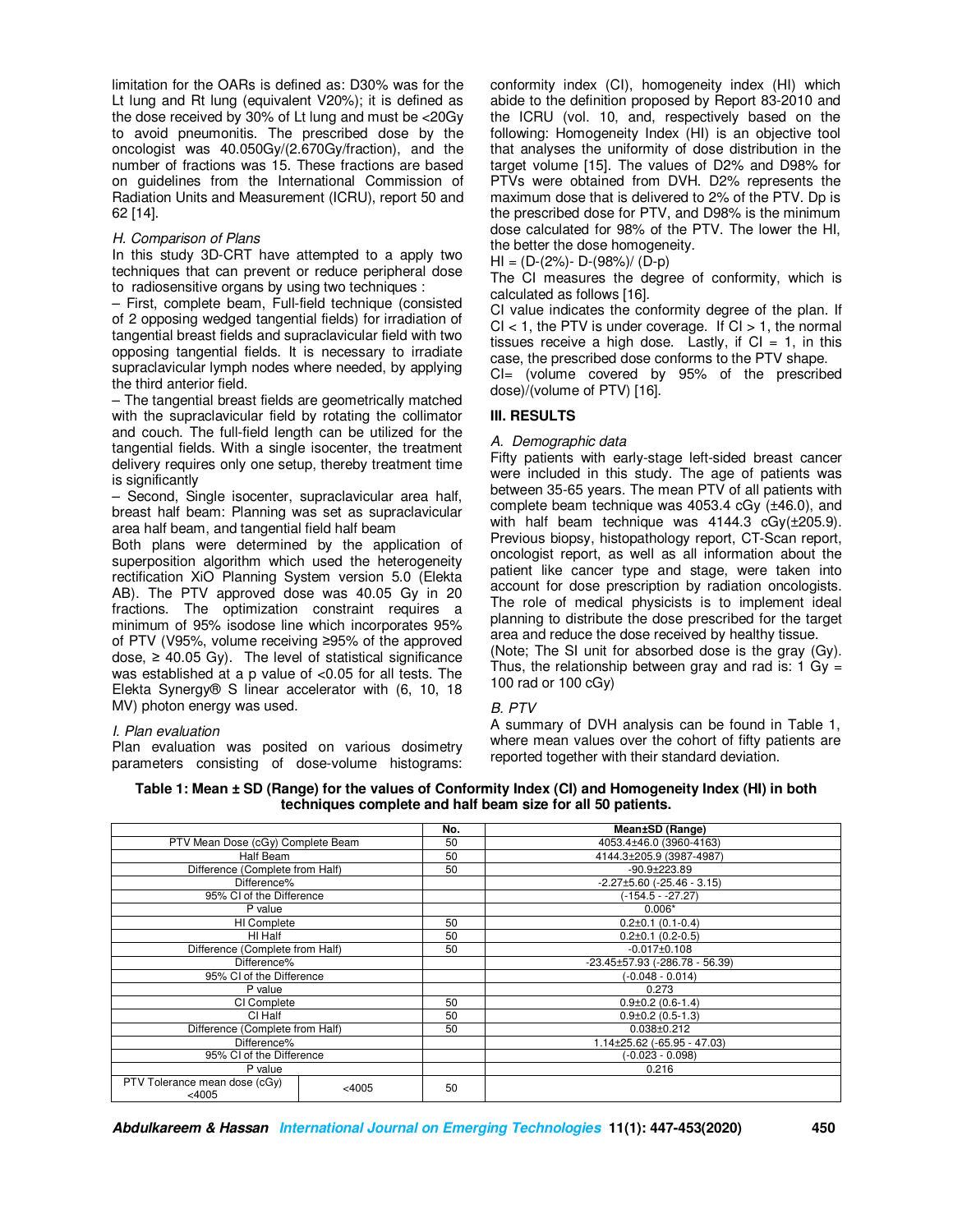As shown in Table, compared between complete beam, and half beam plans showed the relative volume of PTV was significantly greater in half beam technique than complete(4144.3±205.9, 4053.4±46.0 cGy) respectively; P<0.006. The use of both techniques on the fifty patients had the PTV95% coverage values of >95% of prescription dose. This result corresponds with Abo-Madyan [17]. As shown in Table 1, dose homogeneity was measured by HI, and it indicated a more homogeneous dose distribution in PTV for patients that treated with complete beam compared with half beam (The lower the HI, the optimal the dose homogeneity). According to Table 1 results, HI was slightly improved with complete beam than half beam (0.200 vs. 0.217, p<0.273). Lower HI means a better and more uniform dose distribution that can be achieved in the target [18].

**Table 2: Dose homogeneity (HI) value, and Conformity Index (CI) value, in 50 patients with complete beam and half beam.**

|                        |                  | No. | %    |
|------------------------|------------------|-----|------|
| CI for PTV<br>complete | No risk $(<1)$   | 45  | 90.0 |
|                        | High risk $(>1)$ |     | 10.0 |
|                        | Perfect $(=1)$   |     |      |
| CI for PTV half        | No risk $(<1)$   |     | 94.0 |
|                        | High risk $(>1)$ |     | 6.0  |
|                        | Perfect $(=0)$   |     |      |

Dose conformity was measured by CI. CI value indicates the degree of conformity of the plan. Therefore, where  $\tilde{C}$ k this denotes that the PTV was under coverage. Where CI>1 this meant that the normal tissues were receiving a high dose. Finally, where  $CI = 1$ this indicates that the prescribed dose conformed to the shape of the PTV [18]. Data obtained from Table 2; indicated that the conformity index (CI) for five patients was>1. This indicated that the normal tissue received a high dose. However, for the other patients where CI < 1 this signified that the PTV was under coverage. And data from Table 2; indicated that the conformity index (CI) of these patients who was >1. This indicated that the normal tissue received a high dose. However, for the other patients where  $Cl < 1$  this signified that the PTV was under coverage. Data from Table 1; indicated that CI was slightly improved with complete beam than half beam (0.926 vs. 0.889 cGy, p<0.216).

#### *C. Right lung (Rt-lung)*

**Table 3: Mean±SD (Range) for the values of Mean dose delivered to the Right-Lung (Rt-lung) of 50 patients in both technique complete and half beams size.** 

|                                 |       | No. | Mean±SD (Range)    |
|---------------------------------|-------|-----|--------------------|
| Rt Lung Mean Dose (cGy)         |       | 50  | 88.2±119.6         |
| Complete Beam                   |       |     | (26-627)           |
| Half Beam                       |       | 50  | 29.4±20.5 (16-123) |
| Difference (Complete from Half) |       | 50  | 58.88±114.33       |
| Difference%                     |       |     | 52.29+26.84        |
|                                 |       |     | (-27.59 - 95.06)   |
| 95% CI of the Difference        |       |     | $(26.39 - 91.37)$  |
| P value                         |       |     | $0.001*$           |
| V20<30 Complete                 |       | 50  | $0+$               |
| V20<30 Half                     |       | 50  | $0+$               |
| Difference (Complete from Half) |       |     | $0+$               |
| Difference%                     |       |     | $0+$               |
| Rt Lung Tolerance               |       |     |                    |
| mean dose (cGy)                 | <4000 | 50  |                    |
| $<$ 4000                        |       |     |                    |

Data from Table 3; The received mean dose volume of the Right lung (Rt-lung) by complete beam higher than half beam was (88.2±119.6, 29.4±20.5 cGy, p<0.001), and in both techniques Rt Lung Tolerance mean dose (cGy) was  $\lt$  4000 cGy. This was since the Rt lung was distant from the target.

### *D. Left lung (Lt-lung)*

#### **Table 4: Mean ± D (Range) for the values of Mean dose delivered to the Left-Lung (Lt-lung) of 50 patients in both technique complete and half beams si**z**e.**

|                                               |          | No. | Mean±SD (Range)                       |
|-----------------------------------------------|----------|-----|---------------------------------------|
| Lt Lung Mean Dose (cGy)<br>Complete Beam      |          | 50  | 1081.8±313.6<br>(442-1751)            |
| Half Beam                                     |          | 50  | 1019.3±268.5<br>(484-1462)            |
| Difference (Complete from Half)               |          | 50  | 62.48±141.95                          |
| Difference%                                   |          |     | 3.86±18.47<br>(-102.04 - 25.34)       |
| 95% CI of the Difference                      |          |     | (22.14-102.82)                        |
| P value                                       |          |     | $0.003*$                              |
| V20<30 Complete                               |          | 50  | $20.1 + 5.3$<br>$(8.1 - 29.6)$        |
| V20<30 Half                                   |          | 50  | $20.8 + 5.7$<br>$(8.7 - 30.4)$        |
| Difference (Complete from Half)               |          | 50  | $-0.746 \pm 7.16$                     |
| Difference%                                   |          |     | $-12.37\pm50.83$<br>(-234.92 - 68.29) |
| 95% CI of the Difference                      |          |     | (-2.78 - 1.29)                        |
| P value                                       |          |     | 0.465                                 |
| Lt Lung Tolerance mean<br>dose $(cGy) < 4000$ | $<$ 4000 | 50  |                                       |

In the present study from Table 4; the low dose volume (<30Gy) for the left lung with complete beam was significantly higher than half beam (1081.8, 1019.3 cGy, p<0.003) and the low dose volume both of two techniques (V20) <30Gy. The Left Lung (Lt-lung) Mean Dose (cGy) for complete beam lower than half beam (20.1, 20.8, P<0.465).

#### *E. Heart*

### **Table 5: Mean ± SD (Range) for the values of Mean dose delivered to the heart of 50 patients in both technique complete and half beams size.**

|                                 |        | No. | Mean±SD (Range)     |
|---------------------------------|--------|-----|---------------------|
| Heart Mean Dose (cGy)           |        |     | 476.7±314.6         |
| Complete Beam                   |        | 50  | (201-1813)          |
| Half Beam                       |        | 50  | 373.8±188.5         |
|                                 |        |     | $(189 - 1015)$      |
| Difference (Complete from Half) |        | 50  | 102.8±233.98        |
|                                 |        |     | 14.74±17.76         |
| Difference%                     |        |     | (-20.03 - 80.75)    |
| 95% CI of the Difference        |        |     | (36.33-169.32)      |
| P value                         |        |     | $0.003*$            |
| V35<20 Complete                 |        | 50  | $4.4\pm4.5(0-19.8)$ |
| V35<20 Half                     |        | 50  | $2.2\pm2.1(0-10.1)$ |
| Difference (Complete from Half) |        | 50  | $2.29 \pm 3.57$     |
| Difference%                     |        |     | 22.11±108.46        |
|                                 |        |     | (-640.00 - 99.55)   |
| 95% CI of the Difference        |        |     | (1.277-3.31)        |
| P value                         |        |     | $0.0001*$           |
| Heart Tolerance                 |        |     |                     |
| mean dose (cGy)                 | < 2600 | 50  |                     |
| $<$ 2600                        |        |     |                     |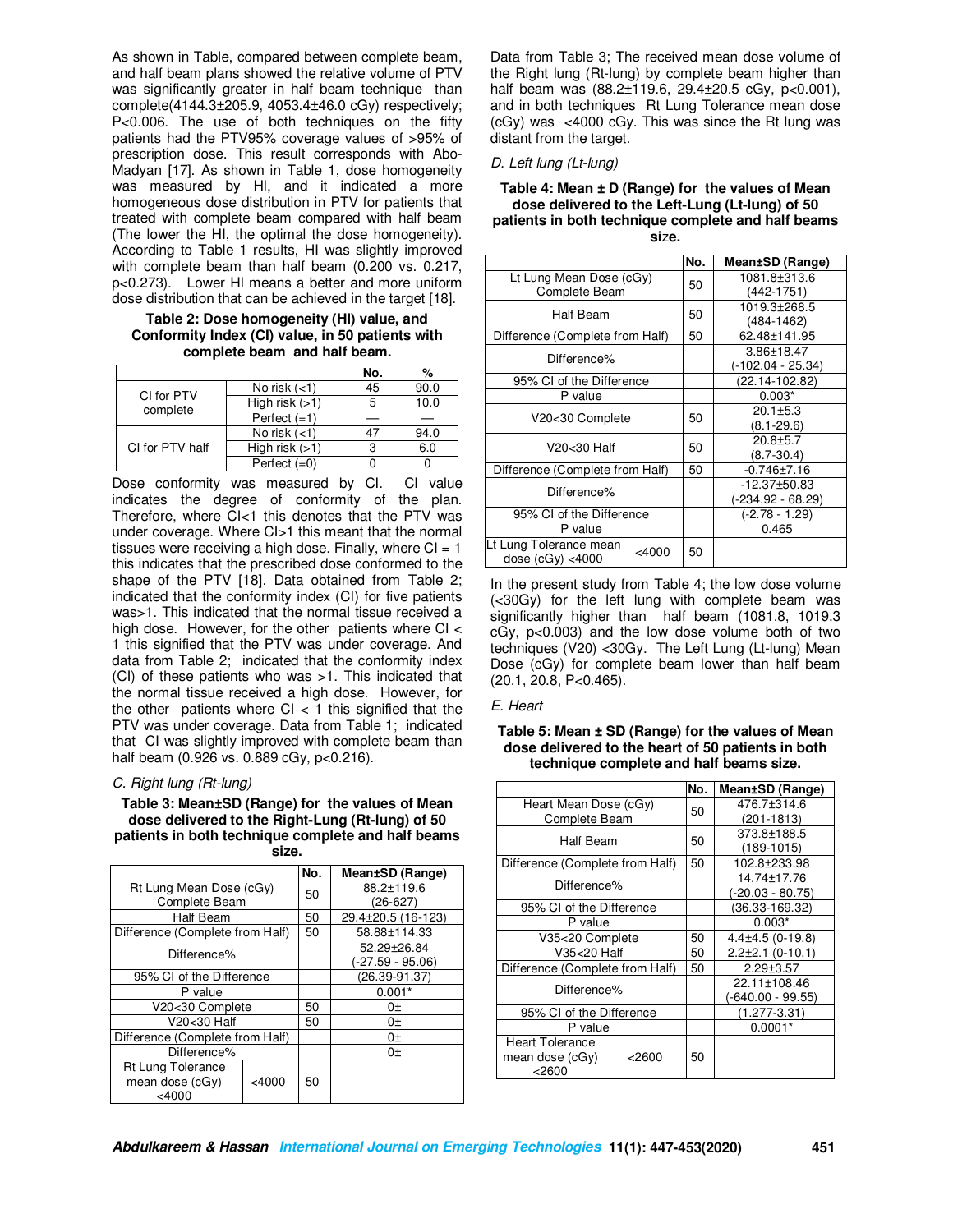The quantitative data obtained from Table 5 showed that the mean dose to the heart with complete beam, and half beam was (476.7, 373.8 cGy, p<0.003), which in both techniques was <2600 cGy.

The result indicated that the heart was exposed to doses in both techniques (complete beam, and half beam)  $(4.4, 2.2 \text{ Gy})$  <20 Gy. The low dose volume in both two techniques (V35) <20Gy. However, we found that there was no absolute safe dose. Our finding concurs with Taylor, [19], who found that adjuvant RT to left sided breast cancers had a small but significant increase in the risk of both cerebrovascular and cardiac deaths.

# **IV. DISCUSSION**

Breast cancer is a prevalent form of carcinoma which results in significant morbidity and mortality. Breast radiotherapy (a radiotherapy method) is a fundamental treatment method. 3D planning is often utilized in order to improve dose homogenisation at a significantly reduced dose to internal organ and skin. Ideally, each patient is provided with an optimum plan for treating cancerous breast tissue while reducing radiation risk to OARs. Of course, breast cancer treatments vary for each patient based on available technology, planning methods, and body geometry. In this study, PTV mean and PTV max values were delineated by single isometer based on two methods: complete beam and half beam that were proximal to the planned values while reducing the risk of radiation overdose.

PTV was significantly greater in half beam technique than complete (4144.3±205.9, 4053.4±46.0cGy) respectively; P<0.006. The aim of 3DCR by using single isocenter with two techniques; complete beam, and half beam is to generate the homogeneity dose distribution for breast cancer, as well as to achieve a marked decrease in volumes of heart, ipsilateral lung. Cumulative DVHs were assessed according to their target volumes and healthy tissues. Quantitative data were considered from the DVHs and were based on three significant factors: PTV dose, conformity index (CI), and homogeneity index (HI). The D2% represented the maximum dose delivered to 2% of the PTV for all fifty patients, and D98% was the minimum dose calculated for 98% of the PTV. The prescribed dose received by 95% of the PTV assisted in the evaluation of the dosimetry plans. The dosimetry plan in this study aimed to cover at least 95% of the PTV. The results showed that the small amount of HI indicated that a lesser dose exceeded the prescription dose. Therefore, according to the data in Appendix 1 (Table 1, 2), the patient with the minimum HI had better dose uniformity than other patients, a more homogeneous dose distribution in PTV for patients that treated with complete beam compared with half beam (The lower the HI, the optimal the dose homogeneity).

Dose conformity was measured by CI. CI value indicates the degree of conformity of the plan.

The CI measures the degree of conformity, which is calculated as follows [20].

– CI value indicates the conformity degree of the plan. If  $Cl < 1$ , the PTV is under coverage.

 $-$  If CI  $> 1$ , the normal tissues receive a high dose.

 $-$  Lastly, if CI = 1, in this case, the prescribed dose conforms to the PTV shape.

CI= (volume covered by 95% of the prescribed

dose)/(volume of PTV) [18].

Data obtained from Table 2; indicated that the conformity index (CI) for five patients was >1. This indicated that the normal tissue received a high dose. However, for the other patients where  $CI < 1$  this signified that the PTV was under coverage.

This indicated that the normal tissue received a high dose. However, for the other patients where  $Cl < 1$  this signified that the PTV was under coverage.

The results in Table 1 showed that CI was slightly improved with complete beam than half beam (0.926 vs. 0.889 cGy, p<0.216). Therefore CI with complete beam technique close of 1 (CI  $\approx$  1), that mean the prescribed dose conforms to the PTV shape with complete beam. Lungs are one of the first organs to receive radiation beam and to be protected during breast radiation [18].

However, in both techniques (complete beam, and half beam) statistically significant on Right lung (Rt-lung) via reduction of V5 in <5 Gy. There was a decrease in V20, V30, and D- mean values, although complete beam higher than half beam was (88.2±119.6, 29.4±20.5 cGy, p<0.001), but still they did not reach statistical significance. In both techniques satisfied the objective for V5Gy, V20Gy and V30Gy for Left lung (Lt- lung). The lowest V20Gy were found in complete beam while the highest with half beam(20.1, 20.8, P<0.465). Lowest  $D_{mean}$  was achieved in half beam while the highest value was observed in complete beam (1019.3, 1081.8 cGy, p<0.003).

In general, Our results show that both V5 Gy, V20Gy, V30Gy, D-mean values, and  $D_{\text{max}}$  were significantly higher in Left lung (Lt-lung) than Right lung(Rt-lung) by both techniques, as a results of location of Left lung which close of target area.

For heart, the objective V35<20GY or (2000 cGy) was achieved in both techniques. Its lowest value was found in half beam and highiest in complete beam (4.4, 2.2 Gy) <20 Gy. Our results showed that the mean dose to the heart higher with complete beam than half beam was (476.7, 373.8 cGy) <2600 cGy "Heart Tolerance mean dose (cGy)". Results from our study correspond with Gagliardi [21] who notes a considerable reduction of coronary heart disease at minimal dose of Gy.

Clinical effects of radiation induced heart disease have been detected at doses of >35 Gy to partial cardiac volumes. These risks are exacerbated during left breast radiotherapy. Other reported factors which significantly increase heart disease include age, sex, smoking, diabetes, obesity, hypercholesterolemia and hypertension [21].

# **V. CONCLUSIONS AND SUGGESTIONS**

A plan should ideally produce a steep curve showing that the dose within the PTV is constant; albeit, the dose between 95%-107% of PTV varies according to the International Commission on Radiation Units and measurements ICRU50. Any radiation dose may increase the risk of a second malignancy. Although no safe dose limits can be given, the risk may be minimized. In principle, the irradiated volume should be as minimal as possible. The 3DCRT with two techniques achieved a significant reduction in the volume of heart and ipsilateral lung exposed to highdose (≥40.05 Gy). In general, and these techniques might benefit patients with heart diseases, and wherever cardiac regions are exposed to doses <20 Gy,